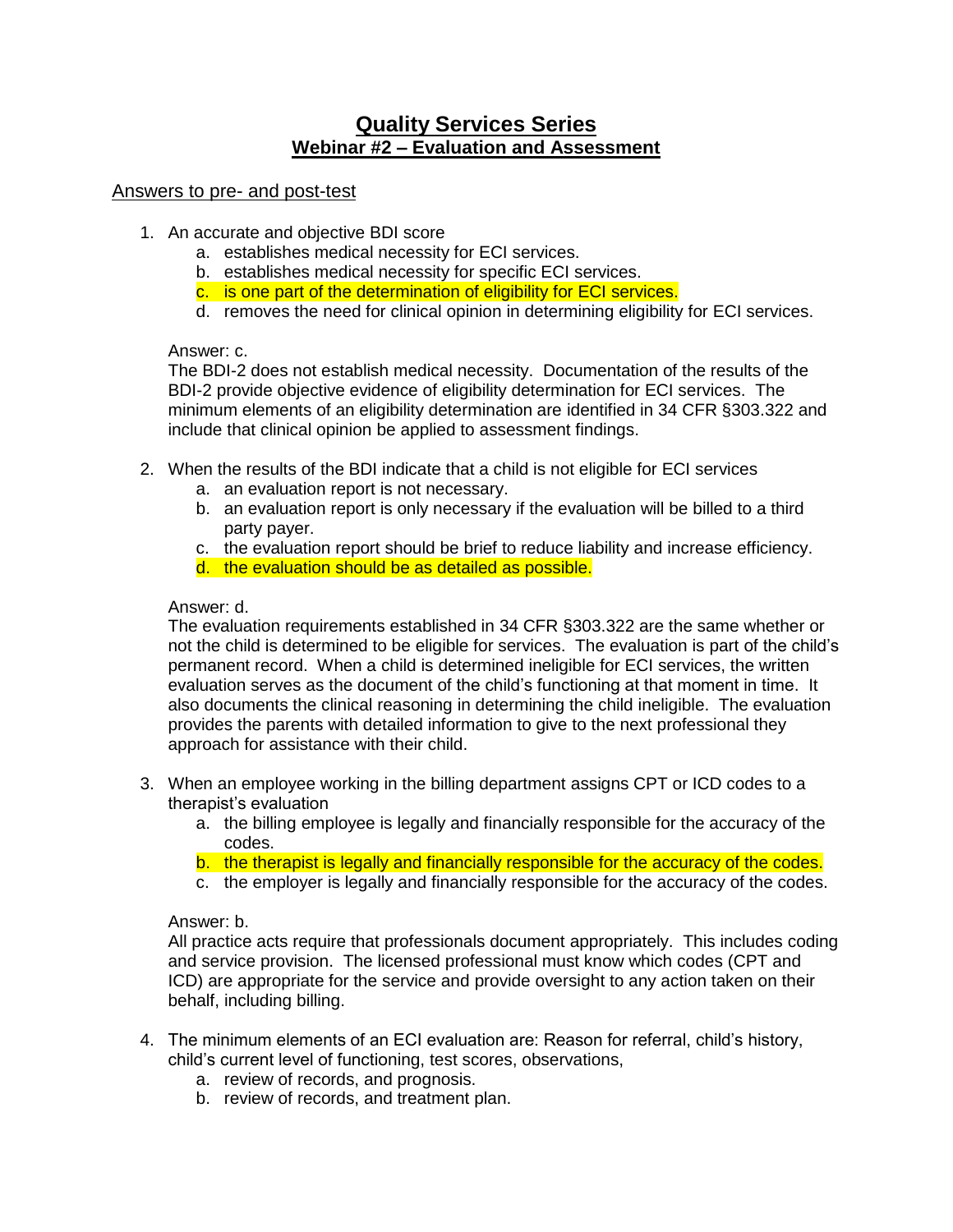- c. review of records, and clinical opinion.
- d. prognosis, and treatment plan.
- e. prognosis, and clinical opinion.
- f. treatment plan, and clinical opinion.

#### Answer: c.

- Reason for referral and child's history 40 TAC, Part 2, Chapter 108, Subchapter I §108.903(d) Evaluation must be based on informed clinical opinion and include input from the parent or other significant people in the child's life.
- Child's current level of functioning 40 TAC §108.903(b) Comprehensive evaluation must be conducted to determine: developmental delay or conditions that interfere with the child's ability to function in the child's environment as determined by clinical opinion.
- Test scores 40 TAC §108. 903(c) Evaluation must be conducted using a standardized tool designated by DARS ECI and each developmental area must be evaluated as defined in 34 CFR §303.321.
- Observations 34 CFR §303.322(c)(2) Be based on clinical opinion; and 40 TAC §108.903(b) Comprehensive evaluation must be conducted to determine: developmental delay or conditions that interfere with the child's ability to function in the child's environment as determined by clinical opinion.
- Review of records 34 CFR §303.322(c)(3)(i) A review of pertinent records to the child's current health status and medical history
- Clinical opinion 34 CFR §303.322(c)(2) Be based on clinical opinion; 40 TAC §108.903(b) Comprehensive evaluation must be conducted to determine: developmental delay or conditions that interfere with the child's ability to function in the child's environment as determined by clinical opinion; and 40 TAC, Part 2, Chapter 108, Subchapter I §108.903(d) Evaluation must be based on informed clinical opinion and include input from the parent or other significant people in the child's life.

The IFSP team does the intervention planning. Therefore the appropriate document for the treatment plan is the IFSP.

Identification of needs and evidence that interventions are working is usually sufficient for the re-authorization of on-going services. Prognosis is a term for predicting likely outcomes, usually in reference to survivability. Therefore contractors are discouraged from using this term.

- 5. Which of the following are benefits of having one member of the evaluation team licensed in the same domain as the reason for the referral or presenting problem:
	- a. facilitates qualitative eligibility.
	- b. decreases stress and frustration for the parent.
	- c. ensures the evaluation will be billable.
	- d. maximizes efficiencies and quality.
	- e. all of the above
	- f. a, b, c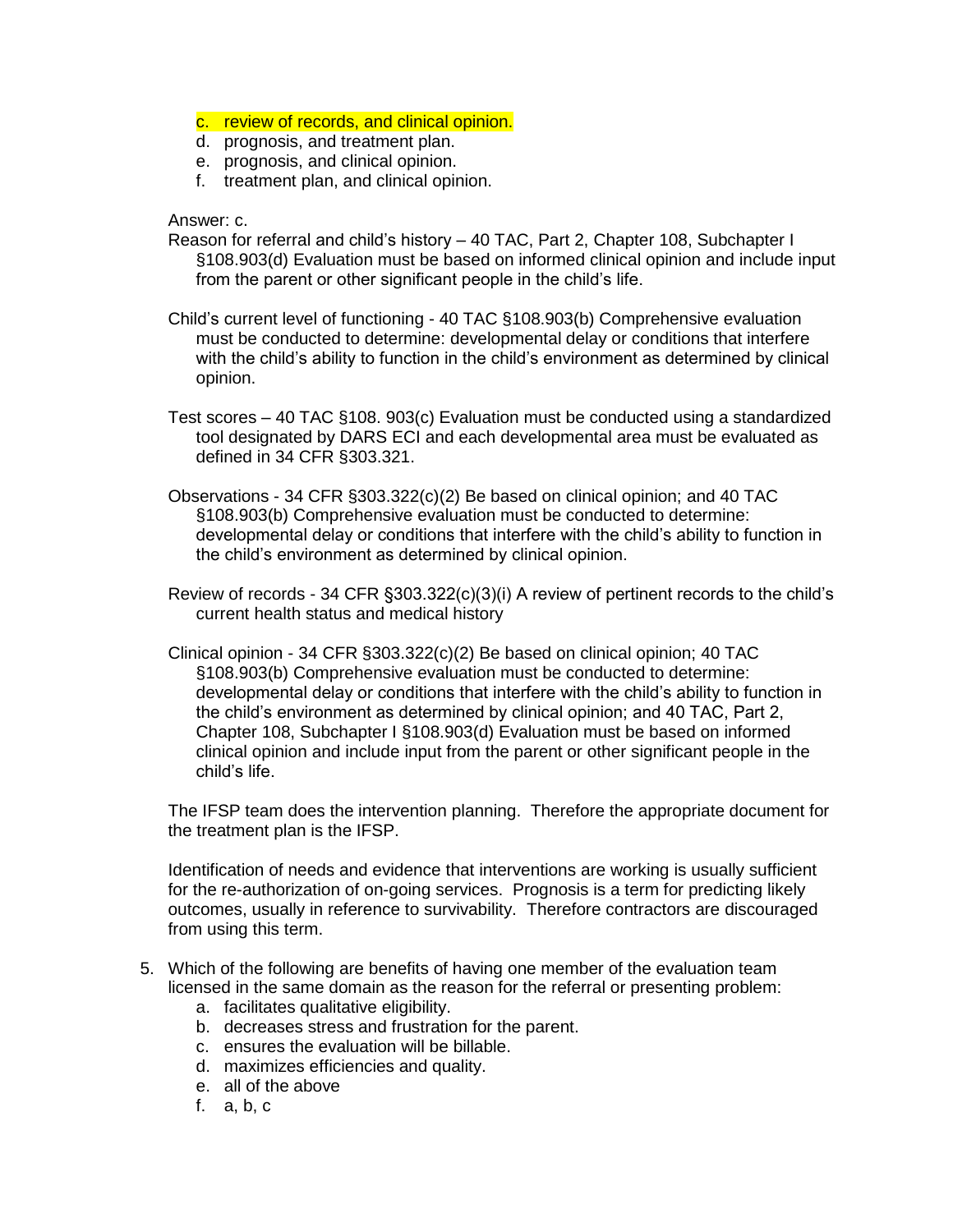

### Answer: g.

If the evaluation team lacks the appropriate expertise opportunities to enroll children under a qualitative determination may be lost. The team:

- may not be able recognize qualitative elements of development without informed clinical opinion regarding assessment on BDI, and
- may have difficulty in determining eligibility if the child is too young to display a degree of delay that meets criterion.

An initial team that is lacking the needed expertise means missed opportunities to enroll children under a qualitative determination, in addition to possible deficiencies in needs assessment and planning. In situations in which the team does recognize the need for additional expertise, another assessment is required forcing the family to participate in a second evaluation before needed services can be provided.

Whether or not an evaluation can be billed to a third party payer is a determination that the licensed professional must make on a case by case basis.

# Questions submitted during the webinar

Q1: These are great examples for motor therapists' eval documentation. Do you have any for speech evals?

A1: Thank you and thanks to the contractors who sent the examples in to us. The number of speech evaluations submitted was considerably less than OT and PT evaluations, and we were unable to select SLP evaluations that met all the criteria for examples. We are continuing to review submitted documents, and if we find an example for SLP we will add it to the documents attached to the webinar.

Q2: You can bill third party payors for "Rule Out Developmental Delay" but they will not pay for this...don't know about Medicaid or CHIP.

A2: Understood - Not all evaluations will reimbursable. Part C funds should be used to pay for evaluations that cannot be reimbursed by third party payers.

Q3: Would an auditor expect to see an evaluation written to justify the need to SST?

A3: DARS ECI cannot predict the actions of any auditor. In addition, there are different types of auditors who look at different aspects of service provision. If the child was evaluated by ECI there must be an evaluation documented in the child's record. The evaluation is one strand of the clothesline of medical necessity (or need) for services. Additional strands to that clothesline are the comprehensive needs assessment and the resulting outcomes. The assessment is expected to document the child's strengths and